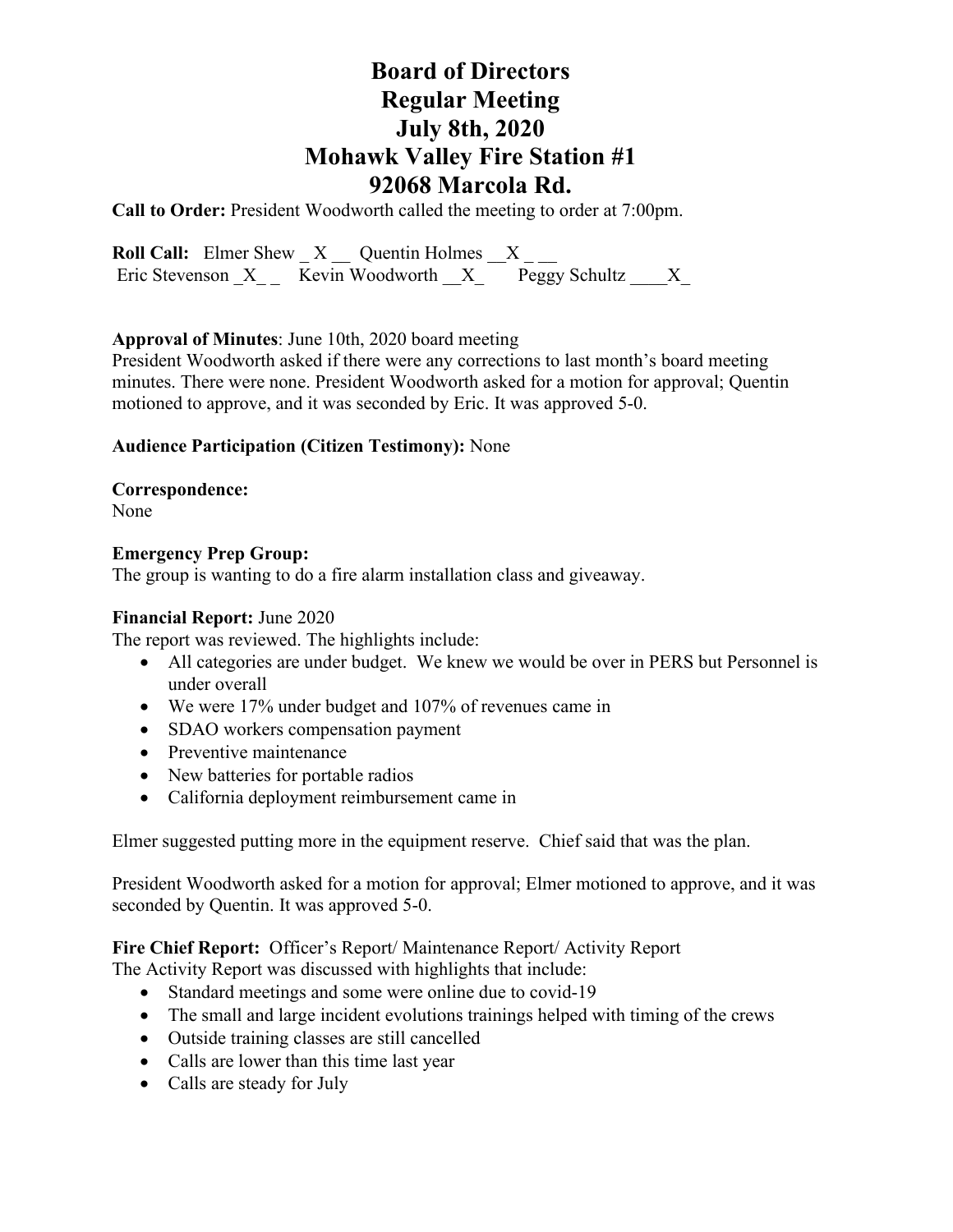# **Board of Directors Regular Meeting July 8th, 2020 Mohawk Valley Fire Station #1 92068 Marcola Rd.**

# **Maintenance Report**

The Maintenance Report was not included but Chief discussed the following:

- Lots of yard projects
- Getting ready for conflagration
- Programming radios
- Rescue at station 2 had a mice problem, it is airing out at the main station
- Chief's rig has to go back to Chevy for repairs

Elmer asked about station 2 steel fence posts. Chief said that was on the project list to complete.

# **Old Business**:

1. Grants

We got a 50/50 grant for wildland equipment. We resubmitted for Firehouse Subs grant for PPE and there were discussed about the expiration dates of those things. Chief said it is not as restrictive as it used to be but we do keep track of dates. We have not heard about the AFG.

2. COVID 19 Update

Masks are required indoors. We wear masks indoors when the public enters our building. Staff are required to wear masks if they go to stores or near the public.

Peggy asked about any problems with protestors; we have not had any problems.

# **New Business:**

1. Audit

The auditors will be here August  $7<sup>th</sup>$ . They have all the pre-audit paperwork.

# **Items Not on Agenda:**

# **Future Meeting Agenda Items:** Chief's Contract

Chief handed out a packet of comparable contracts with other Chiefs. He discussed some of the individual and department accomplishments. He suggested doing a contract for 5 years instead of 3, which is normal among other departments. He also discussed doing a 5% increase at the top step. There are items that need to be updated in the contract that have already happened. Other Chiefs get incentives such as attending a certain amount of calls and trainings. We have until April to renew.

Quentin asked about how conflagration would work with COVID. The state just had a training about this. They would cater all food, try to separate out camps and shower schedules. They would try to stagger crew schedules, but it will depend on the size of the fire. Crews will have to go through COVID testing as well.